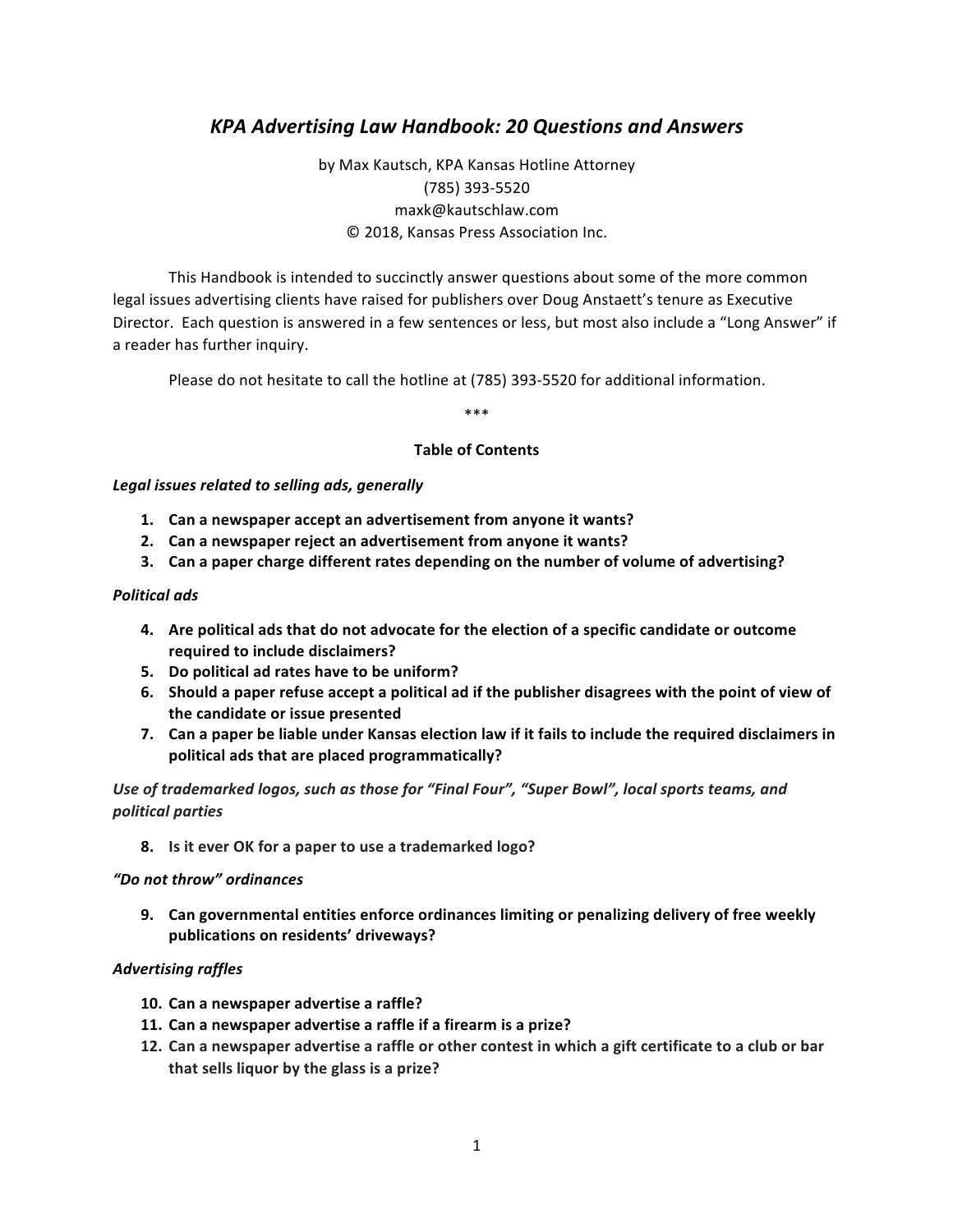**13.** Can a newspaper advertise a raffle or other contest in which a gift certificate to a liquor store **is a prize?** 

Advertising tobacco products, cigarettes, vaporizers, CBD oil, and firearms marketed by individual *sellers*

- **14. Can a newspaper advertise the sale of cigarettes or "tobacco products"?**
- 15. Can a newspaper advertise industrial hemp products, such as CBD oil?
- **16.** Can a newspaper advertise the sale of electronic cigarettes, including vaporizers?
- **17.** Can a newspaper run a classified ad on behalf of an individual to sell a firearm?

#### *Public notice rates*

**18.** How should a newspaper set its rates for public notices?

#### *Subscription taxation*

**19.** Are print subscriptions taxable? How about online subscriptions?

#### *Ads that discriminate against protected classes*

20. Can a newspaper publish an advertisement that favors one protected class over another, such as in a "help wanted ad" or in an ad for housing?

\*\*\*

### Legal *issues related to selling ads, generally*

**1. Can a newspaper accept an advertisement from anyone it wants?** Generally, yes, as long as the product or service advertised is legal.

Long answer: Whenever the paper, as a private actor, enters into a contract with a person, business or other legal entity desiring to purchase ad space, the paper's primary duty is to provide the space and disseminate the ad. However, the paper needs to conduct its due diligence before publishing any proposed ad. In general, red flags for the paper include advertisements that contain any of the following: antitrust violations; copyright violations or violations of trademarks or trade names; deceptive or misleading trade practices; defamation or invasion of privacy; fraudulent schemes; harmful medical advice; and obscene, indecent or profane language. Such content could create liability for the newspaper and should generally be refused.

**2. Can a newspaper reject an advertisement from anyone it wants?** Generally, yes, a newspaper can to accept or reject an ad for any reason, because for the government to require otherwise would infringe on the paper's First Amendment rights. See, e.g., *Miami Herald Publishing Co. v. Tornillo*, 418 U.S. 241 (1974). Ideally the policy for accepting and rejecting ads would be stated in the contract or rate card incorporated into the contract. The policy may also be published in the newspaper. The policy should be applied consistently.

Long answer: Newspapers are private enterprises and therefore may contract or refuse to contract with whomever they desire, and need not cite reasons for refusal. "[T]he great weight of authority in the common law supports the rule that the publisher of a newspaper is not required to accept and publish an advertisement in the absence of circumstances amounting to an illegal monopoly or conspiracy. It is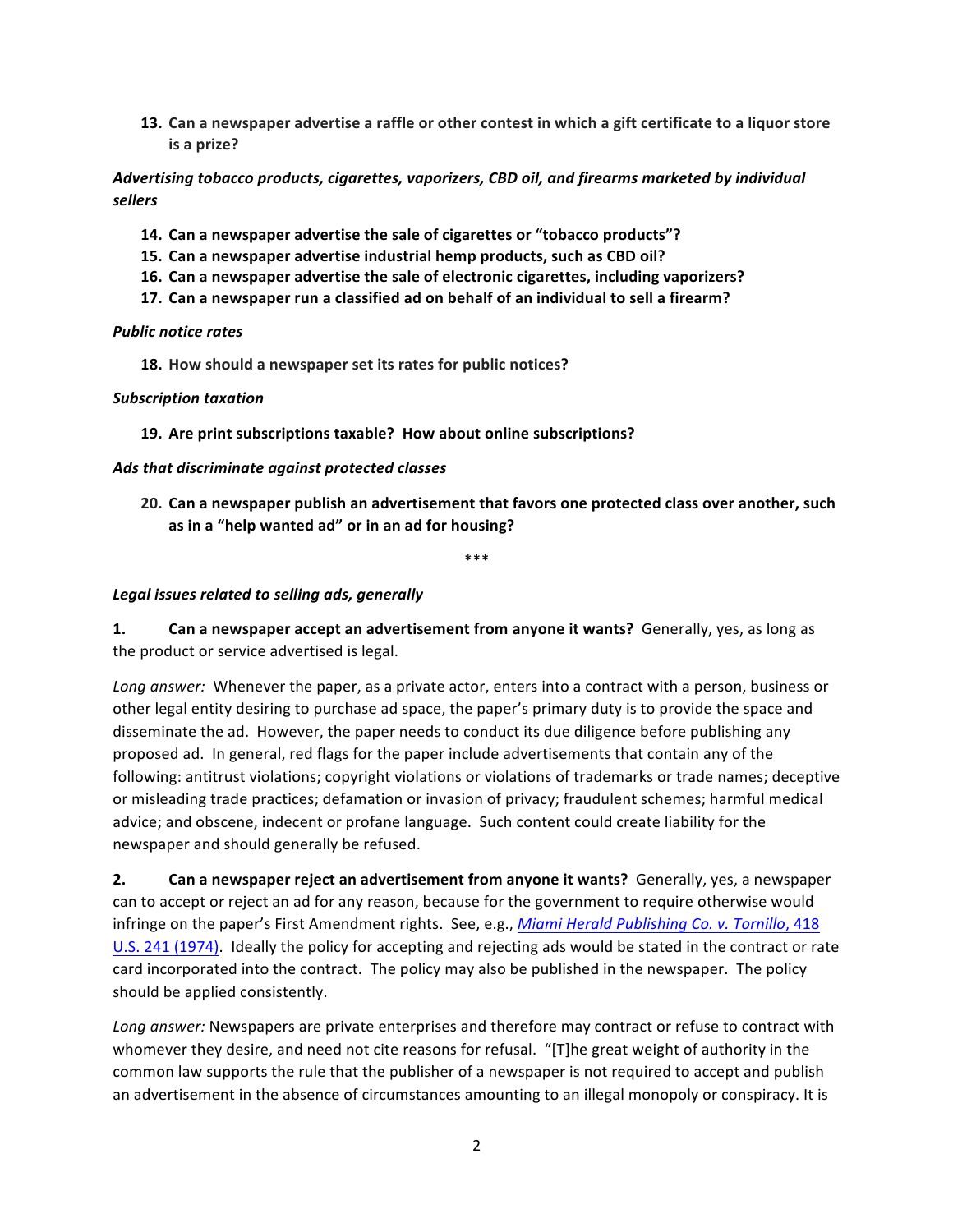immaterial whether the refusal is based on reason or mere caprice, prejudice or malice." Moola v. *Tribune Publishing Company*, 14 Ariz. App. 82, 480 P.2d 999 (1971); see also *PMP Associates, Inc. v. Globe Newspaper Co.,* 366 Mass. 593, (1975) and 18 A.L.R.3d 1286 ("Right of Publisher of Newspaper or Magazine in Absence of Contractual Obligation, To Refuse Publication of Advertisement").

Despite this well-established case law, advertisers who, for whatever reason, believe they have been treated unfairly could still bring a legal action against the paper, create bad press, or attack the paper on social media. A post on the Nebraska Press Association's website offers a suggestion about how a paper might reject an ad that violates the policy. "[I]f you are clear as to why an ad is being rejected, for example if the ad clearly violates fair housing or employment discrimination advertising laws, a reason can and probably should be given. If a political ad is submitted with an improper paid for disclaimer, you can relay this information to the advertiser as well. But if you simply don't like the person or entity placing the ad or if you disagree with the content of the ad and you give them specific reasons for rejecting the ad, you are skating on thin ice."

**3. Can a paper charge different rates depending on the number of volume of advertising?** Yes, except rates for political ads must be uniform (see next section, "Political ads").

Long answer: Newspapers, as private businesses, can set the terms of a contract if the other party to the contract agrees. However, keeping rates consistent between similarly situated customers will enhance the paper's credibility.

### *Political ads*

**4.** Are political ads that do not advocate for the election of a specific candidate or outcome required to include disclaimers? Generally, no. Under both state and federal law, disclaimers are required only if an ad advocates the election or defeat of a particular candidate for "state or local office", or for the passage or rejection of a ballot issue. If so, the disclaimers set forth in K.S.A. 25-4156 and K.S.A. 25-2407 are required. K.A.R. 19-20-4 provides further guidance about how the disclaimers are to appear. Federal law, set forth in 52 U.S. Code § 30120 and applicable Code of Federal Regulations provisions, such as 11 C.F.R. 110.11 ("Communications; advertising; disclaimers"), establishes similar standards for advertisements related to candidates for federal offices.

Long Answer: If an ad does advocate for a specific candidate or outcome on a ballot issue, disclaimers must be included. Generally, that means that "the word 'advertisement' or the abbreviation 'adv.' in a separate line" as well as "the name of the chairperson or treasurer of the political or other organization sponsoring the same or the name of the individual" who paid for the ad needs to appear on the ad. See, e.g., K.S.A. 25-4156(b)(1)(a). "If a political committee is responsible for the advertisement or item, the chairperson's name and the name of the political committee shall be disclosed."  $K.A.R. 19-20-4(a)(2)$ .

Kansas Administrative Regulations contained in K.A.R. 19-20-4(7)(A)-(E) provide specific guidance for how the disclaimers should read, depending on who paid for the ad:

- (A) Paid for by the (name of candidate) campaign, (name of treasurer), treasurer;
- (B) paid for by (name of candidate) for (title of office sought), (name of treasurer), treasurer;
- (C) sponsored by the committee to elect (name of candidate), (name of chairperson), chairperson;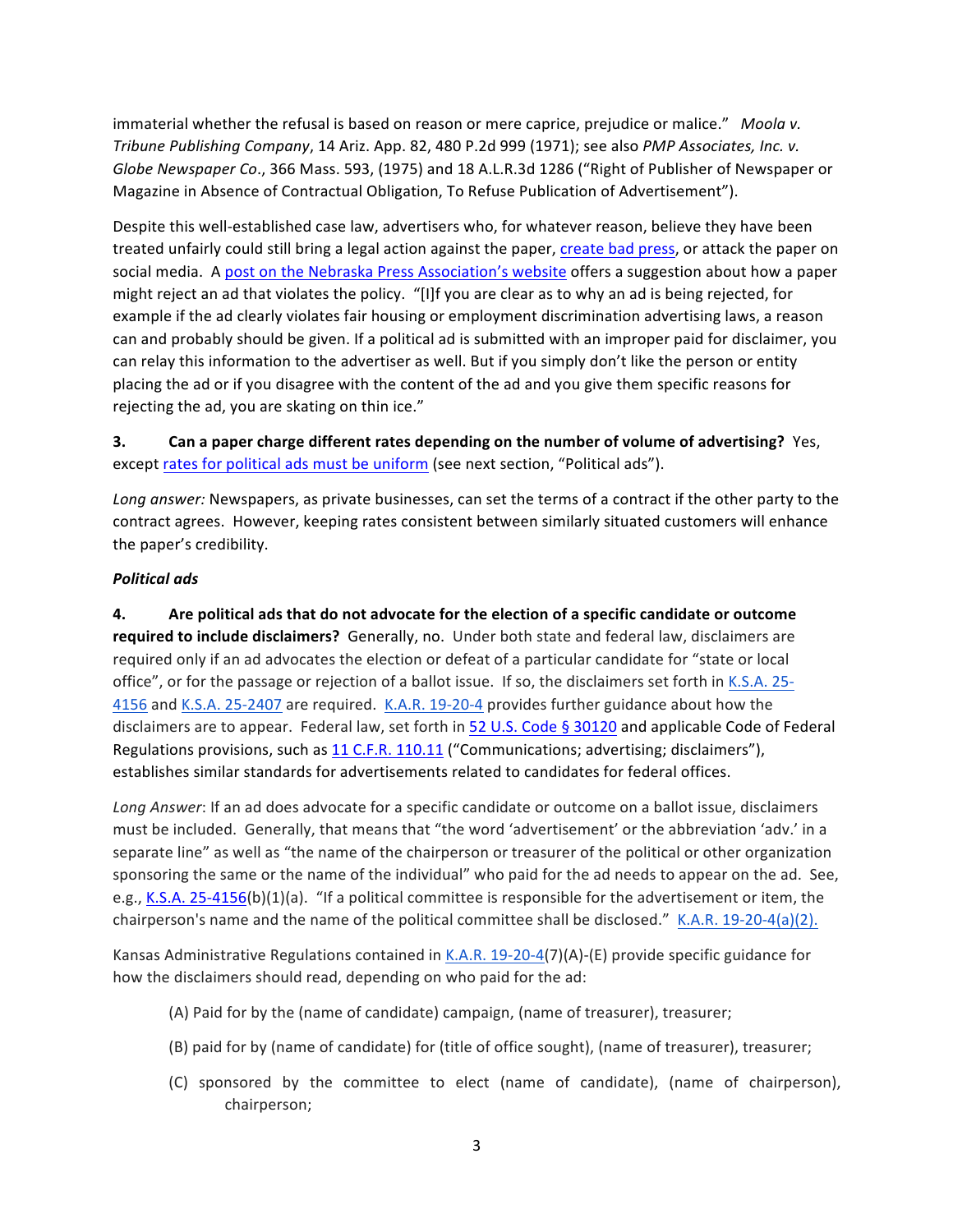- (D) paid for by (name of political action committee) political action committee, (name of treasurer), treasurer; and
- (E) advertisement: paid for by committee to elect (name of candidate), (name of chairperson), chairperson.In 2018, the legislature passed HB 2642, which amends K.S.A. 25-4156, the key statute pertaining to political ads. However, the substance of the amendment is essentially limited to Twitter users, and is largely inapplicable to newspapers generally.

Federal law governs advertising disclaimers during elections for federal offices. As with state law, federal law applies to advertisements "expressly advocating the election or defeat of a clearly identified candidate" for federal office under 52 U.S. Code § 30120. The Federal Election Commission publication titled "Special Notices on Political Ads and Solicitations" is a particularly good reference for disclaimers during federal elections. If cites applicable Code of Federal Regulations to help flesh out disclaimer requirements.

Specific examples of public communications that would require a disclaimer under federal law include:

- $\upbeta$  Public communications coordinated with a federal candidate (i.e., in-kind contributions or coordinated party expenditures) that are paid for by a political committee or that contain express advocacy or a solicitation;
- \$ Independent expenditures;
- $$$  Electioneering communications;
- $\hat{S}$  A communication that solicits funds for a federal candidate or a federal political committee or that contains express advocacy; and
- \$ Political committees' websites.

For any ad fitting either of those categories, the wording of the disclaimer depends on who paid for it, and how it was paid.

### Examples:

- \$ Paid for by John Smith, Candidate for Congress (as required by 52 U.S. Code §  $30120(a)(1)$ ("if paid for and authorized by a candidate, an authorized political committee of a candidate, or its agents, shall clearly state that the communication has been paid for by such authorized political committee")).
- \$ Paid for by Al Jones and authorized by John Smith for Congress Committee (as required by 52 U.S. Code § 30120(a)(2)("if paid for by other persons but authorized by a candidate, an authorized political committee of a candidate, or its agents, shall clearly state that the communication is paid for by such other persons and authorized by such authorized political committee")).
- \$ Paid for by Concerned Citizens Committees and not authorized by any candidate (as required by 52 U.S. Code § 30120(a)(3)("if not authorized by a candidate, an authorized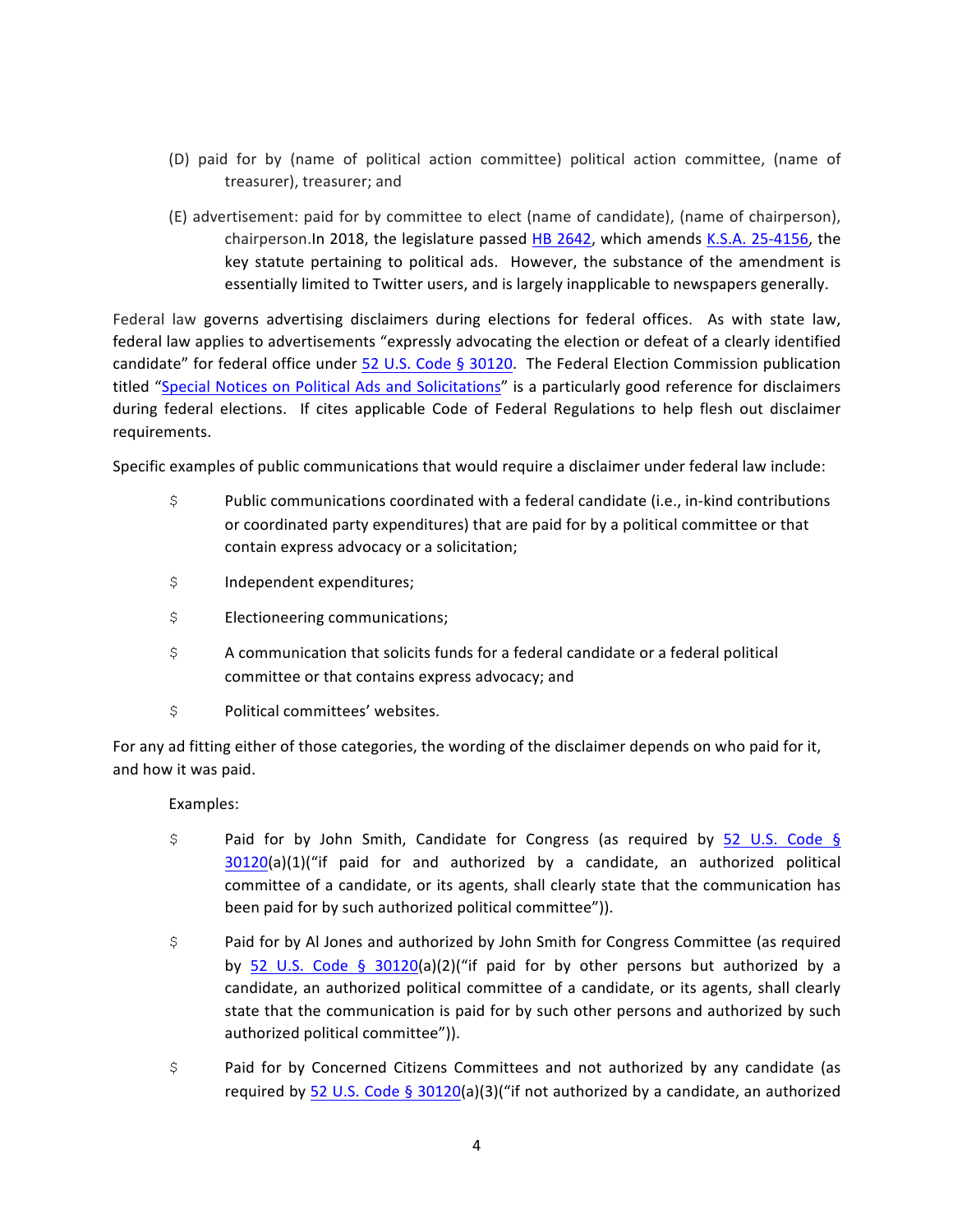political committee of a candidate, or its agents, shall clearly state the name and permanent street address, telephone number, or World Wide Web address of the person who paid for the communication and state that the communication is not authorized by any candidate or candidate's committee")).

**5. Do political ad rates have to be uniform?** Yes. The "charge made for the use of such space shall not exceed the charges made for comparable use of such space for other purposes" under K.S.A.  $25-4156(a)(1)$  and 52 U.S. Code § 30120 ("Publication and distribution of statements and solicitations"). "Intentionally charging an excessive amount for political advertising is a class A misdemeanor."  $25$ -4156(a)(2). 

Long answer: A newspaper can charge any reasonable rate for political advertising if based upon a sound business decision. There should not be any discrimination in rates between candidates for the same office and rates should be the same as that charged for similar type advertisements. For example, national campaign advertisements should carry national rates and local campaigns should be charged local rates.

During federal elections, rates charged by newspapers and magazines for campaign advertising must be comparable to those charged for noncampaign advertisements. Further, if a paper offers one candidate a lower rate than another, it may face liability for making an improper in-kind campaign contribution.

**6.** Should a paper refuse accept a political ad if the publisher disagrees with the point of view of **the candidate or issue presented?** Generally, no. Rejecting political ads tends to invite needless controversy and negatively impacts the paper's bottom line.

Long Answer: As Doug Anstaett put it in 2016, "[t]he newspaper industry has always enjoyed the right to refuse any advertising for any reason, even without stating a reason. However, from a practical standpoint and because of the nature of politics and elections, newspapers need to be seen as accepting of viewpoints other than their own. This is a ticklish area because people are growing much more judgmental of what we do and how we do it. Since we rely so much on the First Amendment for our protections, we need to try to avoid being seen as stifling one view over another. I think if [a publisher has] an objection to the ad, [the publisher] should run it anyway and then use an editorial to say how you feel personally. [The publisher] could argue that while the other side has the freedom to run the ad, you're exercising your right to denounce its content and argue for the opposite."

**7.** Can a paper be liable under Kansas election law if it fails to include the required disclaimers in **political ads that are placed programmatically?** Technically, yes, although publishers can try to cure the violation by correcting the ad as soon as reasonably possible. As of 2018, the KPA is unaware of any publisher who has been prosecuted for violating this statue due to programmatic ads.

Long answer: K.S.A. 25-4156 imposes criminal liability on one who publishes such an ad without the disclosure. The liability is strict, meaning publishers may be prosecuted even if they were unaware that an ad would violate the law.

This isn't a problem for traditional print ads; the paper's ordinary vetting process is likely to be sufficient to detect whether the proper disclaimers have been included. Programmatic advertising on the internet to be displayed on a publisher's website, however, may be available for display only in a digital form over which the publisher has limited control. As a result, the publisher may not learn that the required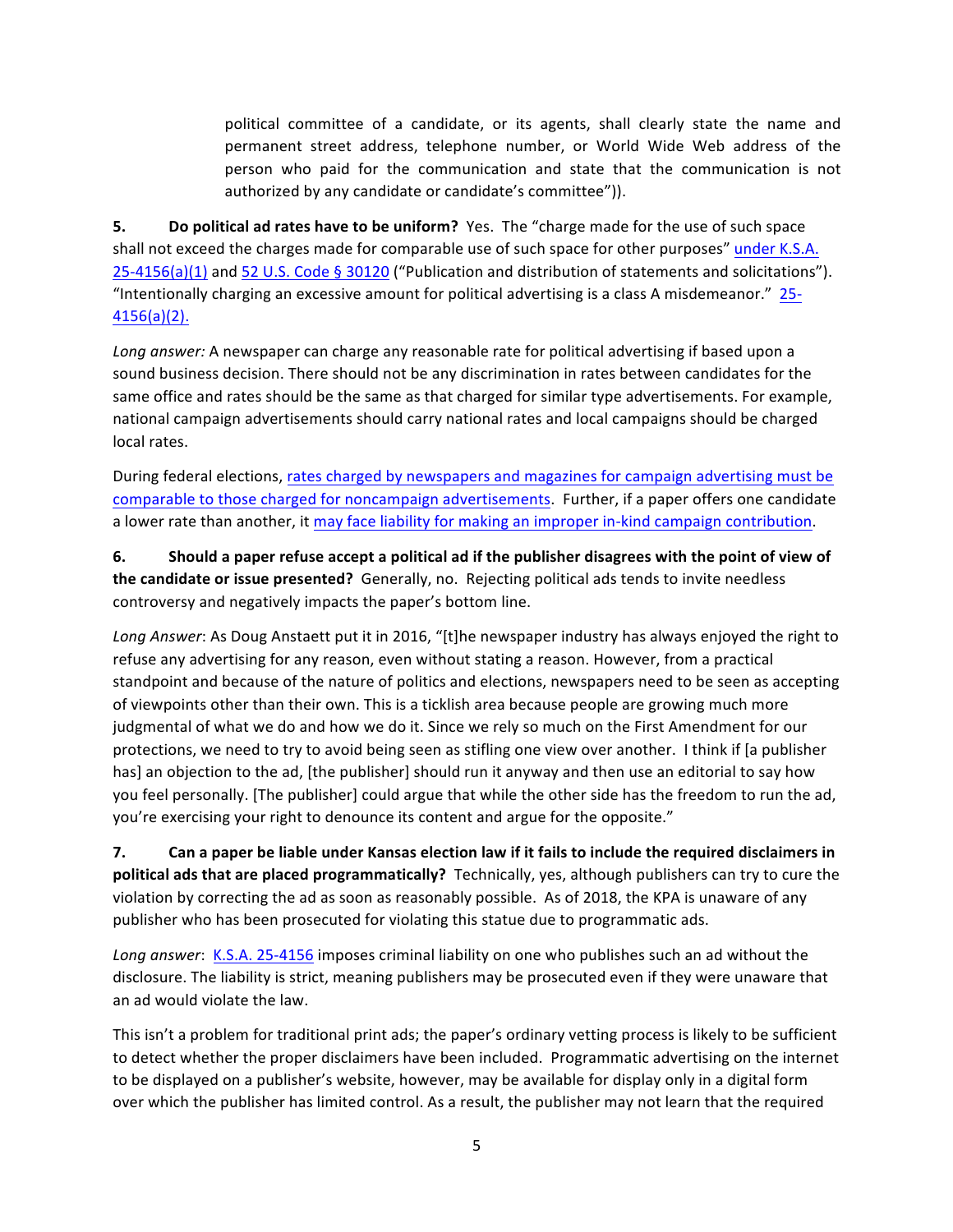disclosure is missing from a political ad until after it has appeared on the paper's website. The publisher may then be exposed to criminal liability under K.S.A. 25-4156, even though there was no opportunity to prevent the ad from appearing without the required disclosure.

Ultimately, the law should be amended to account for the ephemeral nature of programmatic ads, and liability should be limited. For more, refer to the post on this topic at kautschlaw.com.

## Use of trademarked logos, such as those for "Final Four", "Super Bowl", local sports teams, and *political parties*

**8. Is it ever OK for a paper to use a trademarked logo?** Yes, under certain circumstances, a paper can use trademarks on the basis of "nominative fair use," which is limited use of a mark to identify the subject of an article. But there is still may be risk for the publisher.

Long answer: Generally, use of a trademark by someone other than the trademark's owner is actionable by the owner as trademark infringement. A trademark is a word, phrase, or logo that identifies the source of goods or services. Trademark law protects a business' commercial identity or brand by discouraging other businesses from adopting a name or logo that is "confusingly similar" to an existing trademark.

However, owners of trademarks don't necessarily have truly exclusive rights to their marks. "Nominative fair use" means the use of another's trademark to refer to the genuine goods or services associated with the mark. The term "nominative" reflects that the mark generally is the most informative name for the specific goods or services intended to be referenced. Although Kansas courts have not taken a position on the matter, most other federal courts agree that nominative fair use is an affirmative defense against a claim of copyright infringement.

Nominative fair use generally is permissible as long as (1) the product or service in question is not readily identifiable without use of the trademark, (2) only so much of the mark is used as is reasonably necessary to identify the product or service and (3) use of the mark does not suggest sponsorship or endorsement by the trademark owner. So in other words, if a paper wanted to use the logo of a local community college to call a reader's attention to a story about a team representing the college, and used that mark in a way to highlight the story rather than to appropriate it for a commercial use or some other use beyond the minimum necessary to identify the subject of the story, the paper has a good argument to make that its use is legal under federal law.

However, just because nominative fair use is a good argument does not mean it is iron-clad. Certain trademark owners, such as the NCAA, are particularly (read: unreasonably) diligent in defending any use whatsoever. The NFL, while not as intent on the issue as the NCAA, still is willing to aggressively pursue commercial use of the word "Super Bowl."

Use of established political parties' logos is less of a risk than NCAA or NFL because political ads are core political speech protected by the First Amendment. But both parties, particularly RNC, have challenged merchandising that infringes on the donkey and elephant logos. Nominative fair use, by its nature, is descriptive, rather than commercial, so it is fair to say that political parties are less likely to challenge nominative fair use of their marks.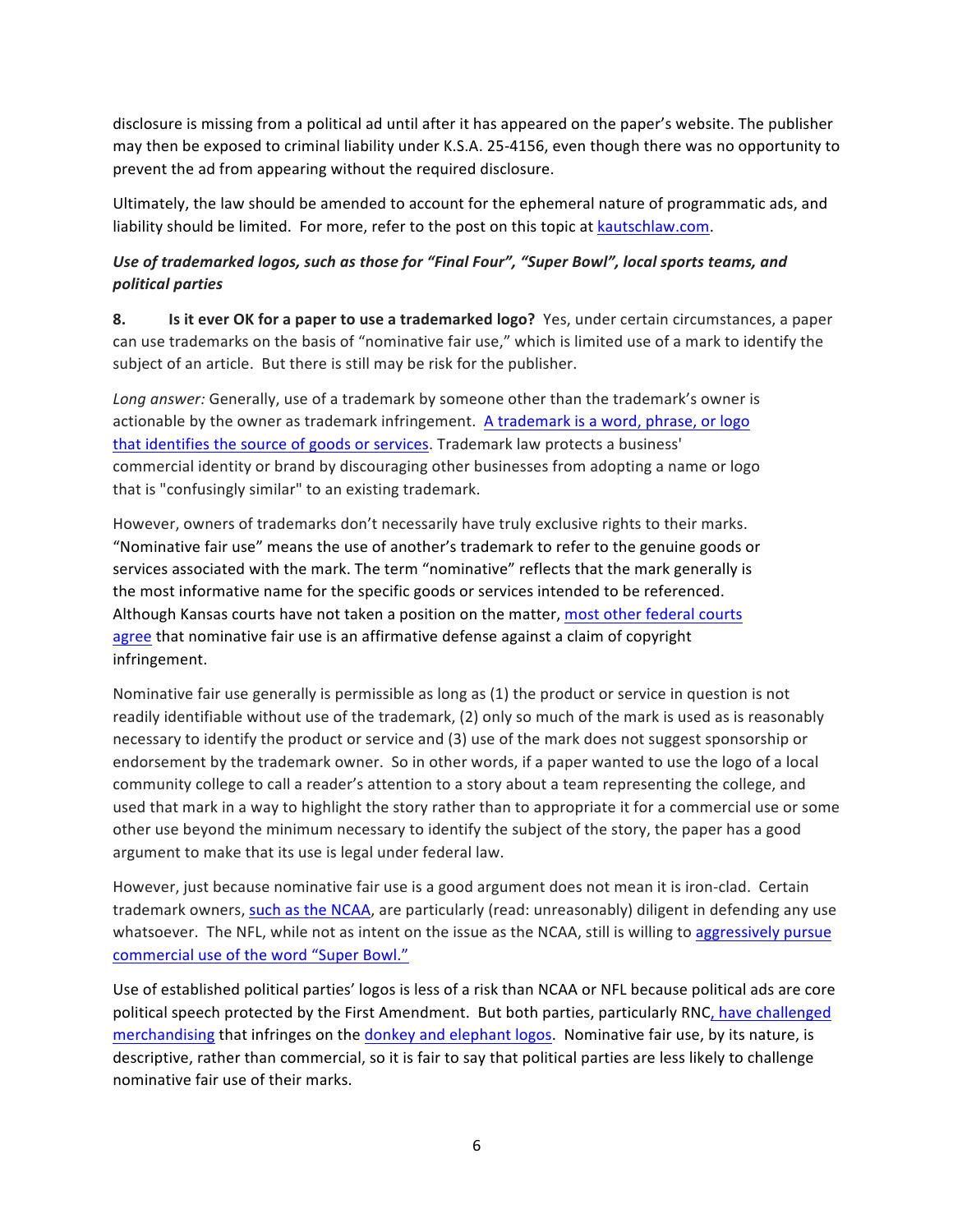### *"Do not throw" ordinances*

**9.** Can governmental entities enforce ordinances limiting or penalizing delivery of free weekly **publications on residents' driveways?** No, although the issue remains unsettled in Kansas, while at the federal level, uncertainty remains. However, publishers have strong arguments to make.

Long answer: In the most recent such case, a Kentucky newspaper, the Lexington Herald-Leader, challenged such an ordinance in federal district court. There, The *Herald-Leader* "argued that the ordinance violates the First Amendment by restricting where its free weekly publication, the *Community News*, can be delivered. The ordinance says that any unsolicited materials must be placed on a porch, attached to the front door, or put into a mail slot or a distribution box. Violators could face a \$200 fine for each violation." The *Herald-Leader* argued that the ordinance was not content-neutral because its practical effect was to infringe on the paper's First Amendment rights because of potential loss in advertising revenue. "Content-based laws—those that target speech based on its communicative content—are presumptively unconstitutional and may be justified only if the government proves that they are narrowly tailored to serve compelling state interests." Reed v. Town of Gilbert, 135 S. Ct. 2218, 2226 (2015). The *Herald-Leader's* motion for preliminary injunction summarizes the arguments:

"Although the language of the Ordinance does not specifically identify *The Community News*, the Supreme Court has recognized that laws that are facially content-neutral will be considered content-based regulations of speech if they "were adopted by the government 'because of a disagreement with the message [the speech]' conveys." Reed, 135 S. Ct. at 2226 (quoting *Ward* v. Rock Against Racism, 491 U.S. 781, 791 (1989)). "[S]trict scrutiny applies either when a law is content based on its face or when the purpose and justification for the law are content based, a court must evaluate each question before it concludes that the law is content neutral and thus subject to a lower level of scrutiny." Reed, 135 S. Ct. at 2228."

\*\*\*

Here, regardless of whether the Ordinance is content-neutral on its face, the record demonstrates that the County's purpose was to prohibit the distribution of The Community News, which renders the Ordinance is a content-based regulation of speech subject to strict scrutiny under the foregoing authorities.

In order for the Ordinance to survive strict scrutiny, the County must establish "that the [Ordinance] furthers a compelling interest and is narrowly tailored to achieve that interest." Reed, 135 S. Ct. at 2231. The County has the burden to meet this standard. Id. The County has offered only three governmental interests to support the Ordinance: (1) reducing unwanted litter and visual blight; (2) prevention of damage to private property; and (3) prevention of interference with private property. See Ordinance No. 25-2017, Sec. 14-106. However, the County cannot meet its burden of establishing any of the three stated purposes of the Ordinance as a compelling governmental interest."

The federal district court agreed with the newspaper, and issued an injunction preventing enforcement of the ordinance. However, a panel for the  $6<sup>th</sup>$  Circuit Court of Appeals reversed, ruling that "the newspaper has not shown a likelihood of success on the merits of its challenge to the ordinance. 'The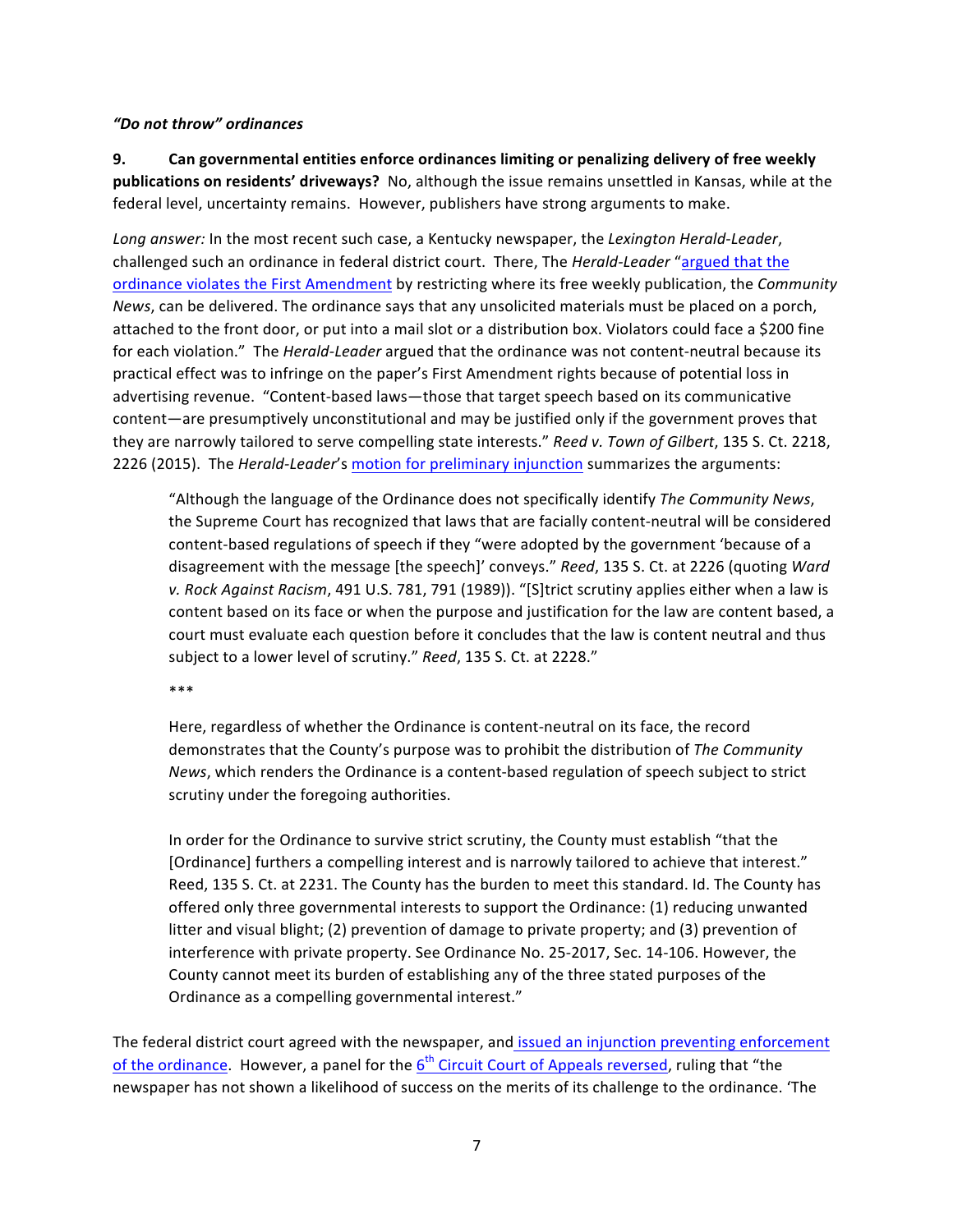ordinance also preserves numerous alternative methods for expression that are inexpensive, efficient and effective."" The paper is appealing the ruling.

Similar issues have been litigated occasionally, including in *City of Fresno v Press Communications, Inc.*, 31 Cal.App.4th 32 (1994) and *Statesboro Pub Co Inc v City of Sylvania*, 271 Ga. 92 (1999).

Ultimately, although the law is murky in light of the ruling in the recent *Herald-Leader* case, publishers should continue to push back against ordinances that have a dramatic effect on advertising revenue.

## *Advertising raffles*

**10.** Can a newspaper advertise a raffle? Yes, although advertising for raffles in newspapers that will be sent to subscribers via United States Postal Service mail may technically violate federal regulations. Such regulations are unlikely to be enforced unless the federal government becomes aware of a fraudulent raffle.

Long answer: In 2014, the Kansas Constitution was amended "to permit the conduct of charitable raffles or other forms of charitable gaming by certain nonprofit organizations." Now, nonprofits with gross receipts less than \$25,000 do not need a license to run a raffle, while nonprofits with higher gross receipts must get a license from the Kansas Department of Revenue.

While state law appears to allow for raffles and their advertisement, the USPS Domestic Mail Manual provides that "unlawful mail matter", defined to be "any letter, newspaper, periodical, parcel, stamped card or postcard, circular, or other matter permitting or facilitating participation in a lottery" is prohibited, but also provides that enforcement is unlikely unless the raffle was "fraudulently or inappropriately administered."

To date, there have been no instances where the USPS has alleged that a Kansas newspaper violated its regulations for advertising a raffle. The USPS would be likely to become involved only if someone has tried to scam people into buying tickets and never had any intention of giving the money to a non-profit.

**11. Can a newspaper advertise a raffle if a firearm is a prize?** Yes, under certain circumstances, but extra diligence is required.

*Long answer:* If the raffle includes a firearm as a prize, the Kansas Department of Revenue (KDOR) recommends "raffles containing firearms be finalized through a Federal Firearms Licensee (FFL). The check performed by the Federal Bureau of Alcohol, Tobacco, Firearms and Explosives (not FFL) protects both the charity and the winner by checking the ability of the winner to possess the firearm." The FFL license check would also serve to protect the newspaper by ensuring that the advertisement was related to the distribution of legal goods. Thus, unless the charity provides proof that the ATF has conducted the FFL check on the charity's behalf, the risk may exceed the reward.

**12.** Can a newspaper advertise a raffle or other contest in which a gift certificate to a club or bar **that sells liquor by the glass is a prize?** No. The high likelihood that the winner of the gift certificate would have paid less in entry fee to the raffle than the gift card is worth would result in a drinking establishment to selling liquor "below cost", which is prohibited under Kansas law.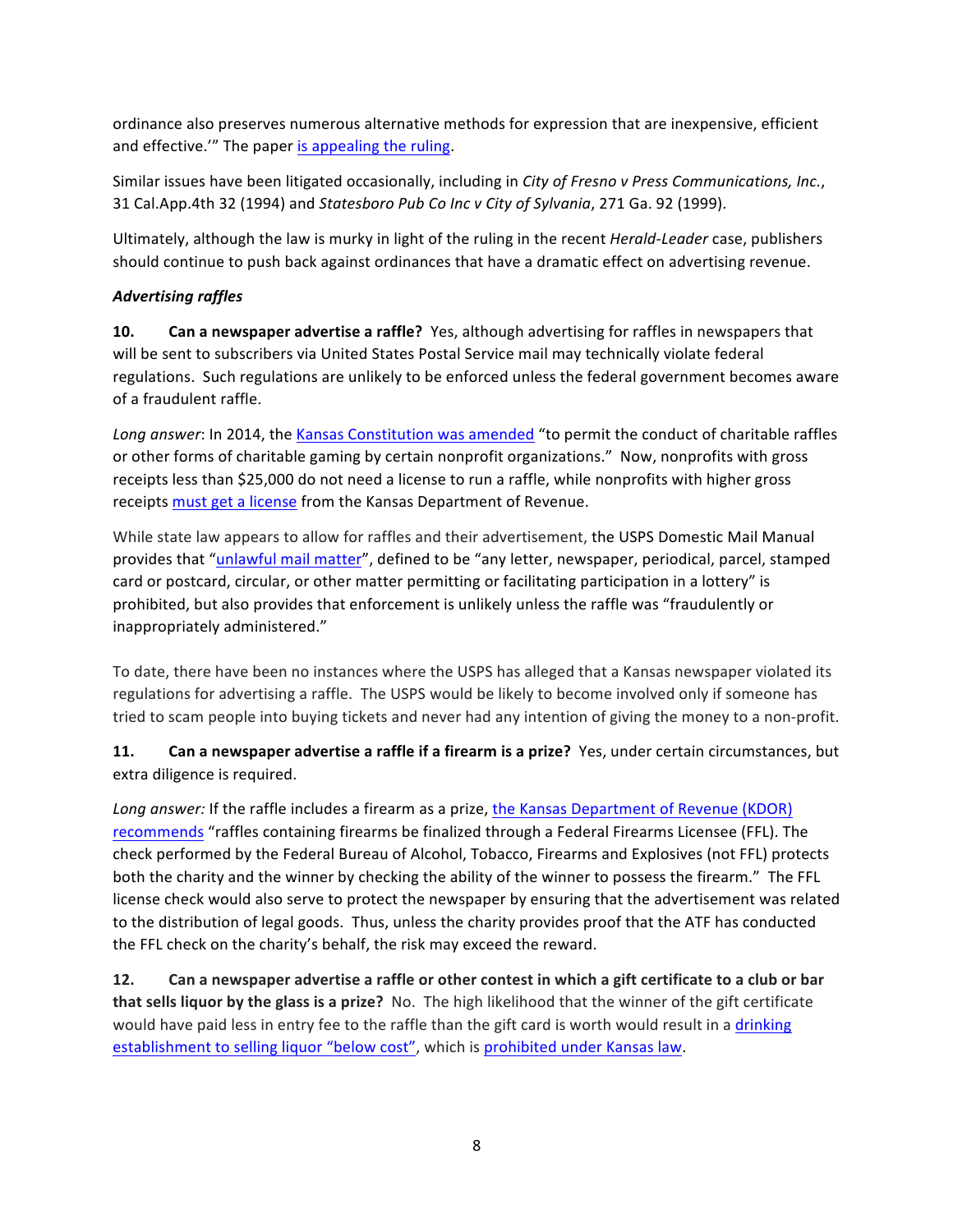## **13.** Can a newspaper advertise a raffle or other contest in which a gift certificate to a liquor store **is a prize?** If the paper is willing to run the risk that the winner of the raffle (i.e., the person who uses the gift card) is 21 or older, yes.

Long Answer: Whether to run that risk is policy decision for the paper, as a worst-case scenario involving something like an underage DUI fatality due to the liquor acquired with the gift certificate Is easy to imagine, but unlikely to occur. There are no statutes or regulations that prohibit below cost sales conducted by liquor stores (i.e., distributors).

## Advertising tobacco products, cigarettes, vaporizers, CBD oil, and firearms marketed by individual *sellers*

**14.** Can a newspaper advertise the sale of cigarettes or "tobacco products". such as smokeless **tobacco?** Yes, but only if the advertisement complies with the myriad of federal laws related to properly placing warning labels on advertisements for such products. Failure to comply with federal law related to cigarette advertising also violates state law under K.S.A. 79-3321(v) and (w). Tobacco products, including smokeless tobacco, are also generally subject to federal warning label requirements.

*Long Answer:* Advertising for cigarettes is governed by 15 U.S. Code § 1333(b)(2)("Labeling; advertising requirements; typography, etc."). Cigarette advertisements must carry one of the forms of Surgeon General's warnings and conform to the format used by the federal Cigarette Liability Act. The label with warning must be conspicuous and legible, contrasting in typography, layout and color with all other material in the advertisement.

Federal law also provides that smokeless tobacco advertising must carry labels approved by the FTC. See 15 U.S. Code § 4402(b)("Smokeless tobacco warning; required labels").

As of August, 2018, cigars are also subject to federal warning requirements.

### **15. Can a newspaper advertise industrial hemp products, such as CBD oil?** Yes, as of July 1, 2018.

Long Answer: In 2018, Kansas enacted SB 263, the Alternative Crop Research Act, which legalizes the sale of industrial hemp by excluding industrial hemp from definition of marijuana and cannabinoids. The sale of CBD oil is legal under the new law because the product is extracted from hemp, and therefore "contains less than 0.3 percent of THC." The statute overrules Attorney General Opinion 2018-5, which opined that in Kansas, it was "unlawful to possess or sell products or substances containing any amount of tetrahydrocannabinol."

**16.** Can a newspaper advertise the sale of electronic cigarettes, including vaporizers? Yes, but vaporizers are defined to be "electronic cigarettes" specifically regulated by K.S.A. 79-3321(I)-(n).

Long answer: State law prohibits the sale of electronic cigarettes (or tobacco products) to any person under 18 years of age. It also prohibits minors from purchasing or possessing electronic cigarettes. Otherwise, the use of vaporizers is not regulated statewide, but some jurisdictions, including Topeka and Overland Park, prevent vaping in bars and restaurants. Such advertising will probably be regulated at some in a manner similar to "real" cigarettes, but as for now, federal and state regulations do not appear to prevent newspapers from accepting ads from such companies.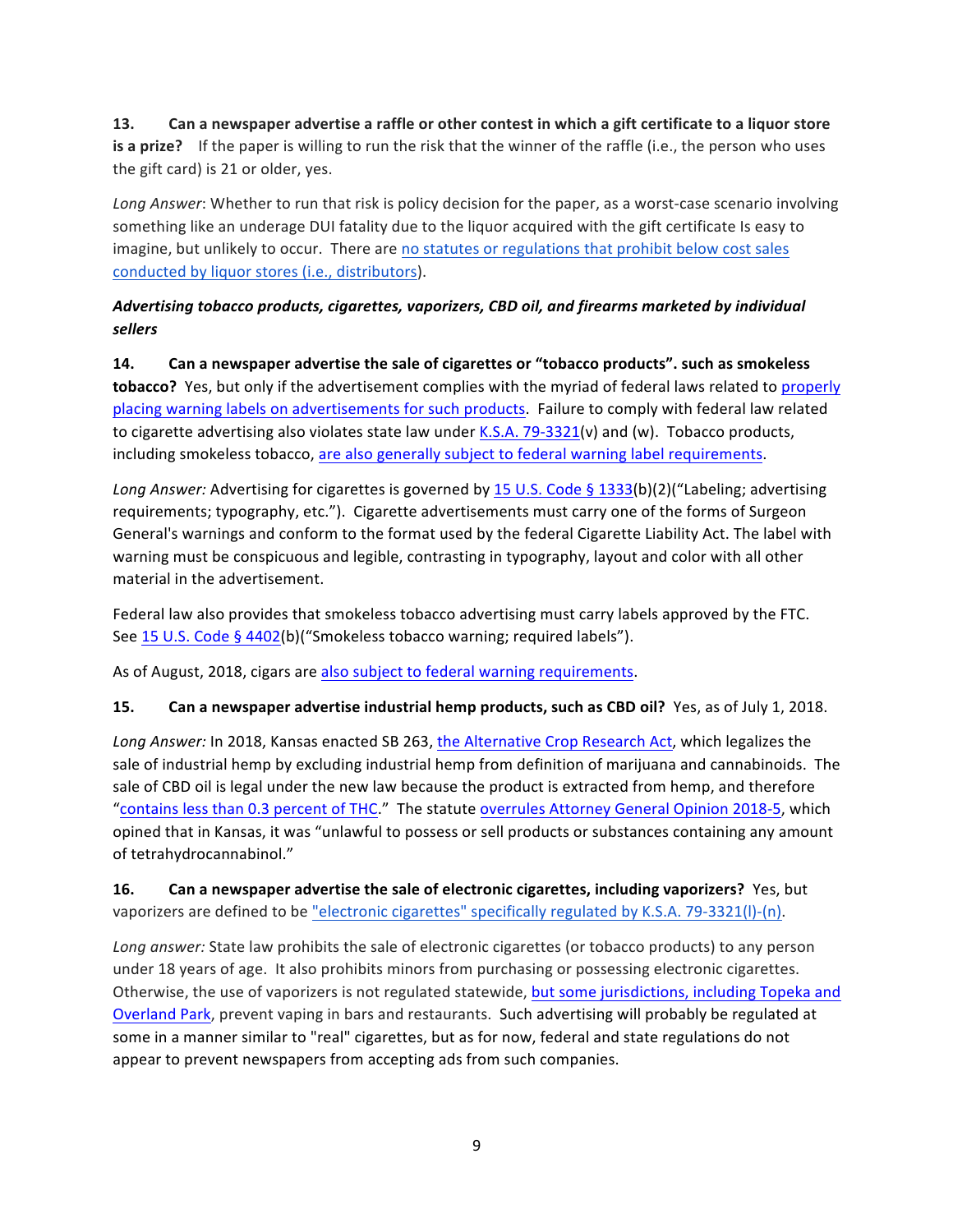## **17.** Can a newspaper run a classified ad on behalf of an individual to sell a firearm? Yes, because of the so-called "gun show loophole."

Long Answer: Even though federal law ordinarily requires to background check requirements for gun sales, those requirements do not apply to "a person who makes occasional sales, exchanges, or purchases of firearms for the enhancement of a personal collection or for a hobby, or who sells all or part of his personal collection of firearms." Thus, under such circumstances, a paper would not be in violation of federal law if it were to publish the ad without performing any background check. While former President Obama stated in 2016 that he would take executive action to close this loophole, such an executive order was never issued.

However there is a movement among publishers and others to refuse to publish such ads on the basis of gun safety, and there have been instances of backlash against publishers who advertised the sale of firearms due to the loophole.

### *Public notice rates*

**18. How should a newspaper set its rates for public notices?** According to the statute governing public notices, K.S.A. 28-137, "[a] newspaper shall charge and receive for publishing a legal advertisement a rate not exceeding the lowest regular classified advertising rate charged by the newspaper to its commercial customers.

Long answer: Under that same statute, legal rates may not be increased by more than 15 percent per year. In addition, the publisher of the official newspaper which publishes legal advertisements must file a card with the county clerk in which the newspaper is located showing the rate for legal advertisements which shall be effective for a period of one year from July 1 on or before which the filing is made.

For additional detail, refer to the KPA's publication, *Specific Types of Advertising*, section G.

### *Subscription taxation*

## **19.** Are print subscriptions taxable? How about online subscriptions? Print subscriptions are taxable, online subscriptions are not.

Long Answer: According to the Kansas Department of Revenue's Taxability Information Guide and applicable administrative regulations, traditional newspaper and magazine subscriptions are taxable. HB 2756, which would cause online subscriptions to be taxed, advanced in the 2018 legislature, but did not pass.

### *Ads that discriminate against protected classes*

20. Can a newspaper publish an advertisement that favors one protected class over another, such **as in a "help wanted ad" or in an ad for housing?** No. Equal Employment Opportunity Commission regulations state "it is illegal for an employer to publish a job advertisement that shows a preference for or discourages someone from applying for a job because of his or her race, color, religion, sex (including gender identity, sexual orientation, and pregnancy), national origin, age (40 or older), disability or genetic information."

Long answer: Among the kinds of discrimination prohibited under the Civil Rights Act of 1964 is discriminatory job advertising related to "help wanted ads" listing employment using separate male and